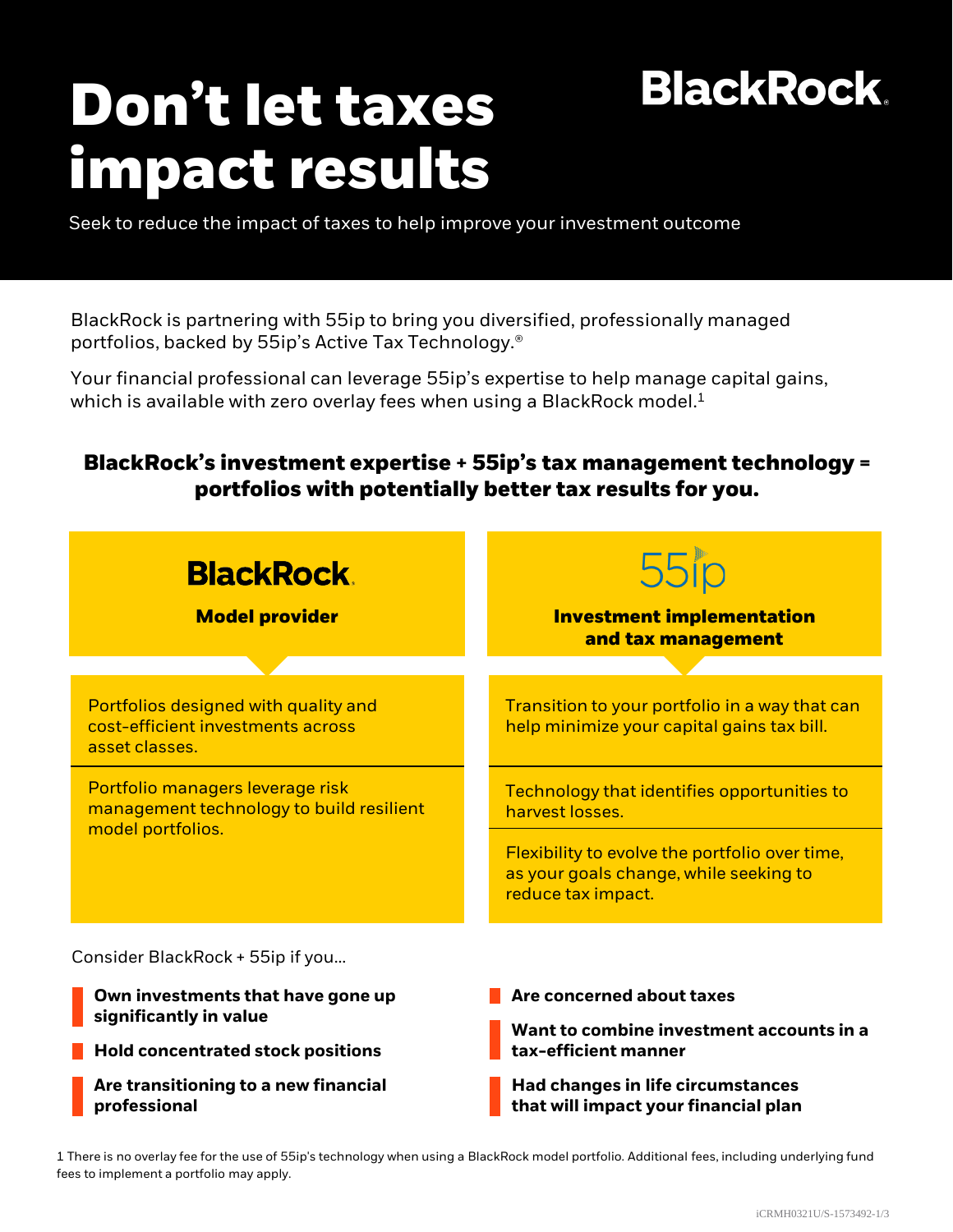#### **It's not what you make, but what you keep.**

Tax loss harvesting is one strategy used to minimize capital gains. This is accomplished by selling an investment position that is down and replacing it with a similar position that you may think has the potential to perform better. A position with gains can be sold to capture profit in the same calendar year. This strategy allows your financial professional to reduce or eliminate capital gains taxes and keep your portfolio aligned at the appropriate risk level.



#### **Increasing tax alpha can make a big difference in your overall portfolio performance.**

The hypothetical example below demonstrates the impact of increasing the annual return from 6% to 6.5% through tax loss harvesting on a one million dollar initial investment. Over a 20 year period, the 0.5% increase of annual tax alpha illustrates how a tax loss harvesting strategy can help generate over \$300,000 in additional return.<sup>1</sup>



Your financial professional can use 55ip's Active Tax Technology® to help minimize taxes and help you achieve your financial goals.



#### **Ask your financial professional for more information and a 55ip proposal.**

**1** This a hypothetical example for illustrative purposes only. This does not represent the performance of any portfolio and is not indicative of any future result. Estimated tax savings are the difference between the average estimated tax bill across portfolios without active tax management that were fully invested in their model at inception and the estimated tax bill with active tax management stated as a percentage of portfolio value. Tax rates are subject to change over time. It is assumed that the investor has, or will have, sufficient capital gains from sources outside of this portfolio to fully offset any net capital losses realized, and any resulting tax benefit has been included in this calculation of after-tax performance. Actual results will differ. Tax loss harvesting may not be appropriate for clients in non-taxable accounts, such as IRAs or 401(k)s, clients whose investments haven't appreciated significantly, and clients who are in a lower tax bracket now then they will likely be later.